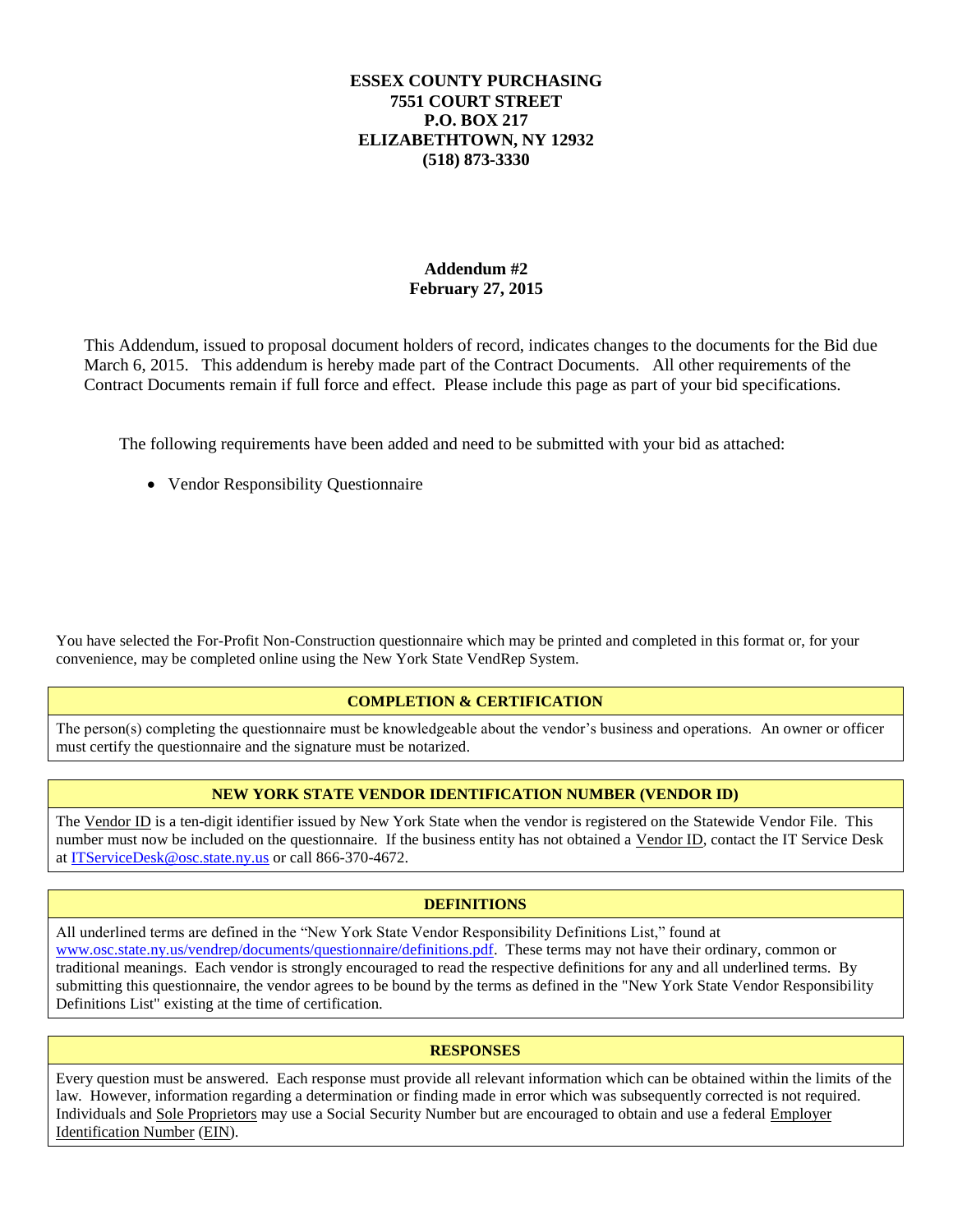#### **NEW YORK STATE**

## **VENDOR RESPONSIBILITY QUESTIONNAIRE FOR-PROFIT BUSINESS ENTITY**

#### **REPORTING ENTITY**

Each vendor must indicate if the questionnaire is filed on behalf of the entire Legal Business Entity or an Organizational Unit within or operating under the authority of the Legal Business Entity and having the same EIN. Generally, the Organizational Unit option may be appropriate for a vendor that meets the definition of "Reporting Entity" but due to the size and complexity of the Legal Business Entity, is best able to provide the required information for the Organizational Unit, while providing more limited information for other parts of the Legal Business Entity and Associated Entities.

#### **ASSOCIATED ENTITY**

An Associated Entity is one that owns or controls the Reporting Entity or any entity owned or controlled by the Reporting Entity. However, the term Associated Entity does **not** include "sibling organizations" (i.e., entities owned or controlled by a parent company that owns or controls the Reporting Entity), unless such sibling entity has a direct relationship with or impact on the Reporting Entity.

#### **STRUCTURE OF THE QUESTIONNAIRE**

The questionnaire is organized into eleven sections. Section I is to be completed for the Legal Business Entity. Section II requires the vendor to specify the Reporting Entity for the questionnaire. Section III refers to the individuals of the Reporting Entity, while Sections IV-VIII require information about the Reporting Entity. Section IX pertains to any Associated Entities, with one question about their Officials/Owners. Section X relates to disclosure under the Freedom of Information Law (FOIL). Section XI requires an authorized contact for the questionnaire information.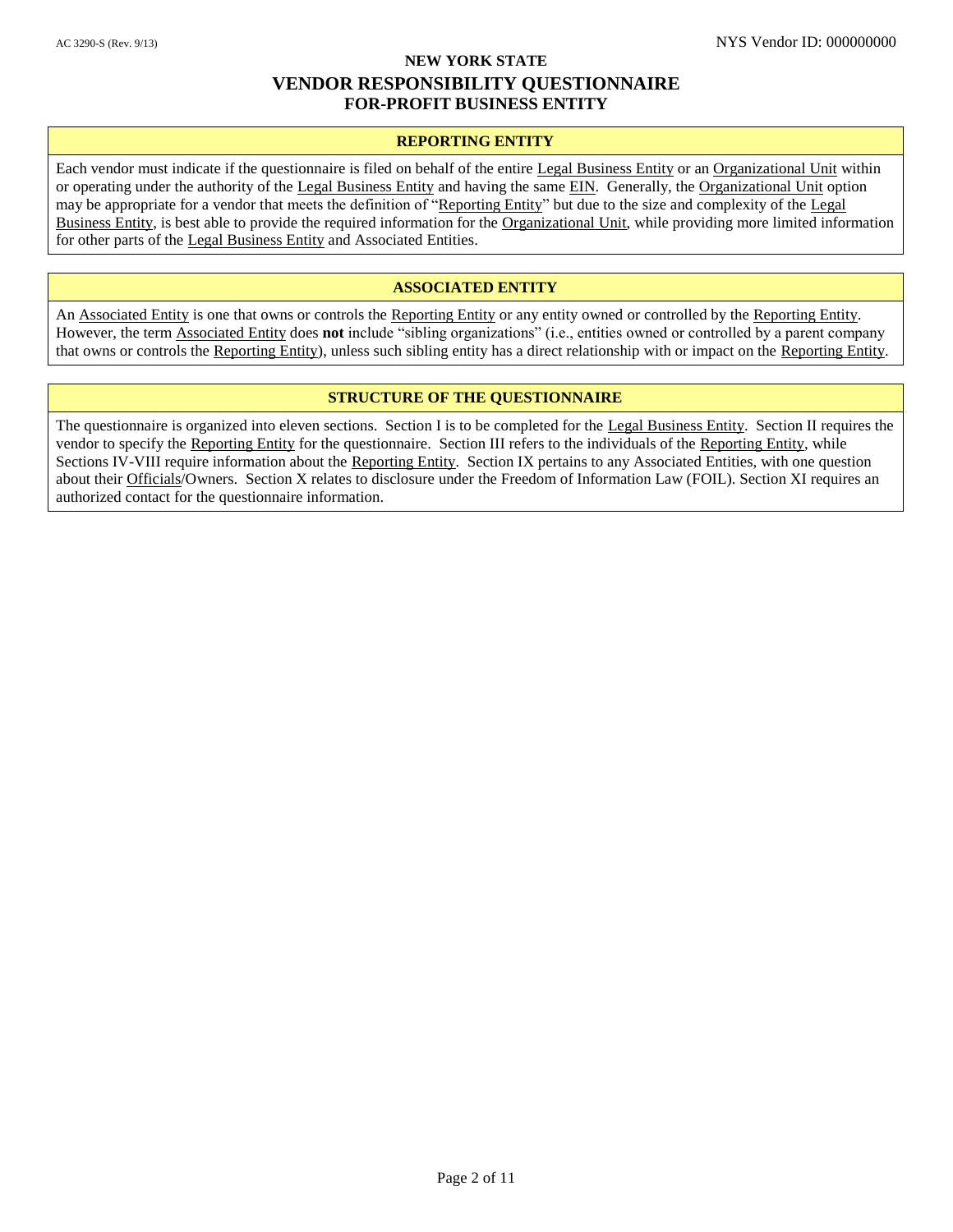| <b>I. LEGAL BUSINESS ENTITY INFORMATION</b>                                                                                                                                                                                                       |                                                                                                                                                                                                         |            |                                                    |         |           |               |                              |
|---------------------------------------------------------------------------------------------------------------------------------------------------------------------------------------------------------------------------------------------------|---------------------------------------------------------------------------------------------------------------------------------------------------------------------------------------------------------|------------|----------------------------------------------------|---------|-----------|---------------|------------------------------|
| Legal Business Entity Name*                                                                                                                                                                                                                       |                                                                                                                                                                                                         | <b>EIN</b> |                                                    |         |           |               |                              |
| Address of the Principal Place of Business (street, city, state, zip code)                                                                                                                                                                        |                                                                                                                                                                                                         |            | <b>New York State Vendor Identification Number</b> |         |           |               |                              |
|                                                                                                                                                                                                                                                   |                                                                                                                                                                                                         |            |                                                    |         | Telephone |               | Fax                          |
|                                                                                                                                                                                                                                                   |                                                                                                                                                                                                         |            |                                                    |         |           | ext.          |                              |
| Email                                                                                                                                                                                                                                             |                                                                                                                                                                                                         |            |                                                    | Website |           |               |                              |
|                                                                                                                                                                                                                                                   | Additional Legal Business Entity Identities: If applicable, list any other DBA, Trade Name, Former Name, Other Identity, or EIN<br>used in the last five (5) years and the status (active or inactive). |            |                                                    |         |           |               |                              |
| Type                                                                                                                                                                                                                                              | Name                                                                                                                                                                                                    |            | <b>EIN</b>                                         |         |           | <b>Status</b> |                              |
|                                                                                                                                                                                                                                                   |                                                                                                                                                                                                         |            |                                                    |         |           |               |                              |
|                                                                                                                                                                                                                                                   |                                                                                                                                                                                                         |            |                                                    |         |           |               |                              |
|                                                                                                                                                                                                                                                   | 1.0 Legal Business Entity Type – Check appropriate box and provide additional information:                                                                                                              |            |                                                    |         |           |               |                              |
| Corporation (including PC)<br>Date of Incorporation                                                                                                                                                                                               |                                                                                                                                                                                                         |            |                                                    |         |           |               |                              |
| Limited Liability Company (LLC or PLLC)<br>Date of Organization                                                                                                                                                                                   |                                                                                                                                                                                                         |            |                                                    |         |           |               |                              |
| Partnership (including LLP, LP or General)<br>Date of Registration or Establishment                                                                                                                                                               |                                                                                                                                                                                                         |            |                                                    |         |           |               |                              |
| <b>Sole Proprietor</b><br>How many years in business?                                                                                                                                                                                             |                                                                                                                                                                                                         |            |                                                    |         |           |               |                              |
| Other<br>Date Established                                                                                                                                                                                                                         |                                                                                                                                                                                                         |            |                                                    |         |           |               |                              |
| If Other, explain:                                                                                                                                                                                                                                |                                                                                                                                                                                                         |            |                                                    |         |           |               |                              |
| 1.1 Was the Legal Business Entity formed or incorporated in New York State?<br>Yes                                                                                                                                                                |                                                                                                                                                                                                         |            | N <sub>o</sub>                                     |         |           |               |                              |
| If 'No,' indicate jurisdiction where Legal Business Entity was formed or incorporated and attach a Certificate of Good Standing<br>from the applicable jurisdiction or provide an explanation if a Certificate of Good Standing is not available. |                                                                                                                                                                                                         |            |                                                    |         |           |               |                              |
| United States State                                                                                                                                                                                                                               |                                                                                                                                                                                                         |            |                                                    |         |           |               |                              |
| $\Box$ Other                                                                                                                                                                                                                                      | Country                                                                                                                                                                                                 |            |                                                    |         |           |               |                              |
| Explain, if not available:                                                                                                                                                                                                                        |                                                                                                                                                                                                         |            |                                                    |         |           |               |                              |
|                                                                                                                                                                                                                                                   | 1.2 Is the Legal Business Entity publicly traded?                                                                                                                                                       |            |                                                    |         |           |               | $\blacksquare$ Yes<br>$ $ No |
| If "Yes," provide CIK Code or Ticker Symbol                                                                                                                                                                                                       |                                                                                                                                                                                                         |            |                                                    |         |           |               |                              |
| 1.3 Does the Legal Business Entity have a DUNS Number?<br>Yes                                                                                                                                                                                     |                                                                                                                                                                                                         |            | N <sub>o</sub>                                     |         |           |               |                              |
| If "Yes," Enter <b>DUNS</b> Number                                                                                                                                                                                                                |                                                                                                                                                                                                         |            |                                                    |         |           |               |                              |

<sup>\*</sup>**All underlined terms are defined in the "New York State Vendor Responsibility Definitions List," which can be found at [www.osc.state.ny.us/vendrep/documents/questionnaire/definitions.pdf](http://www.osc.state.ny.us/vendrep/documents/questionnaire/definitions.pdf)**.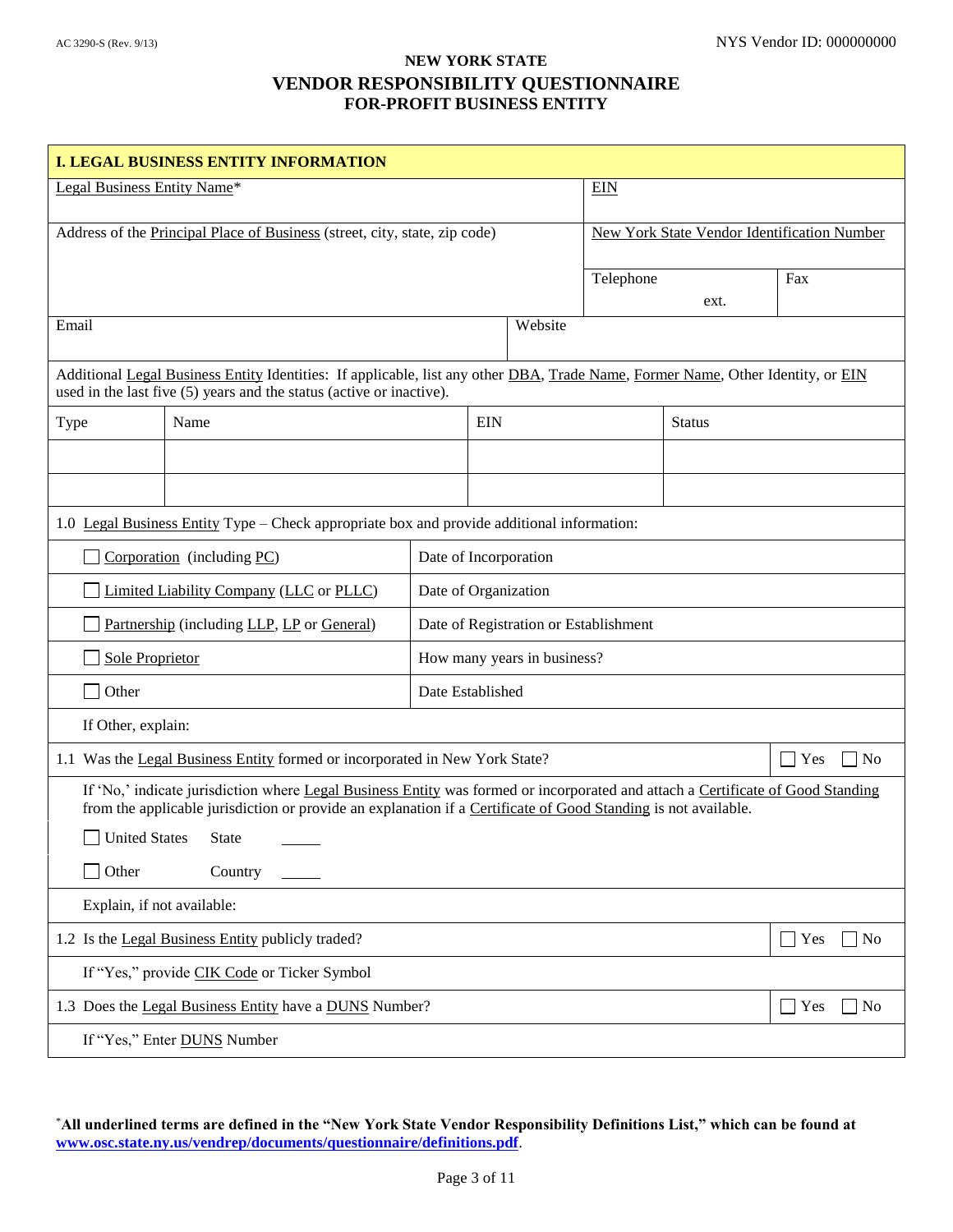| <b>I. LEGAL BUSINESS ENTITY INFORMATION</b>                                                                                                                                                                                                                                |                                                                                                                                                                                                                                                                                                                                                                                                                   |                                                              |                                            |
|----------------------------------------------------------------------------------------------------------------------------------------------------------------------------------------------------------------------------------------------------------------------------|-------------------------------------------------------------------------------------------------------------------------------------------------------------------------------------------------------------------------------------------------------------------------------------------------------------------------------------------------------------------------------------------------------------------|--------------------------------------------------------------|--------------------------------------------|
| 1.4 If the Legal Business Entity's Principal Place of Business is not in New York State, does the Legal Business<br>Entity maintain an office in New York State?<br>(Select "N/A," if Principal Place of Business is in New York State.)                                   |                                                                                                                                                                                                                                                                                                                                                                                                                   |                                                              | $\Box$ Yes<br>$\overline{N}$<br>$\Box$ N/A |
|                                                                                                                                                                                                                                                                            | If "Yes," provide the address and telephone number for one office located in New York State.                                                                                                                                                                                                                                                                                                                      |                                                              |                                            |
| Disadvantaged Business Enterprise (DBE)?<br>If "Yes," check all that apply:<br><b>New York State Small Business (SB)</b>                                                                                                                                                   | 1.5 Is the Legal Business Entity a New York State certified Minority-Owned Business Enterprise (MBE),<br>Women-Owned Business Enterprise (WBE), New York State Small Business (SB) or a federally certified<br>New York State certified Minority-Owned Business Enterprise (MBE)<br>New York State certified Women-Owned Business Enterprise (WBE)<br>Federally certified Disadvantaged Business Enterprise (DBE) |                                                              | Yes<br>N <sub>0</sub><br>$\mathsf{L}$      |
| 1.6 Identify Officials and Principal Owners, if applicable. For each person, include name, title and percentage of ownership. Attach<br>additional pages if necessary. If applicable, reference to relevant SEC filing(s) containing the required information is optional. |                                                                                                                                                                                                                                                                                                                                                                                                                   |                                                              |                                            |
| Name                                                                                                                                                                                                                                                                       | Title                                                                                                                                                                                                                                                                                                                                                                                                             | Percentage Ownership<br>( <i>Enter 0%</i> if not applicable) |                                            |
|                                                                                                                                                                                                                                                                            |                                                                                                                                                                                                                                                                                                                                                                                                                   |                                                              |                                            |
|                                                                                                                                                                                                                                                                            |                                                                                                                                                                                                                                                                                                                                                                                                                   |                                                              |                                            |
|                                                                                                                                                                                                                                                                            |                                                                                                                                                                                                                                                                                                                                                                                                                   |                                                              |                                            |
|                                                                                                                                                                                                                                                                            |                                                                                                                                                                                                                                                                                                                                                                                                                   |                                                              |                                            |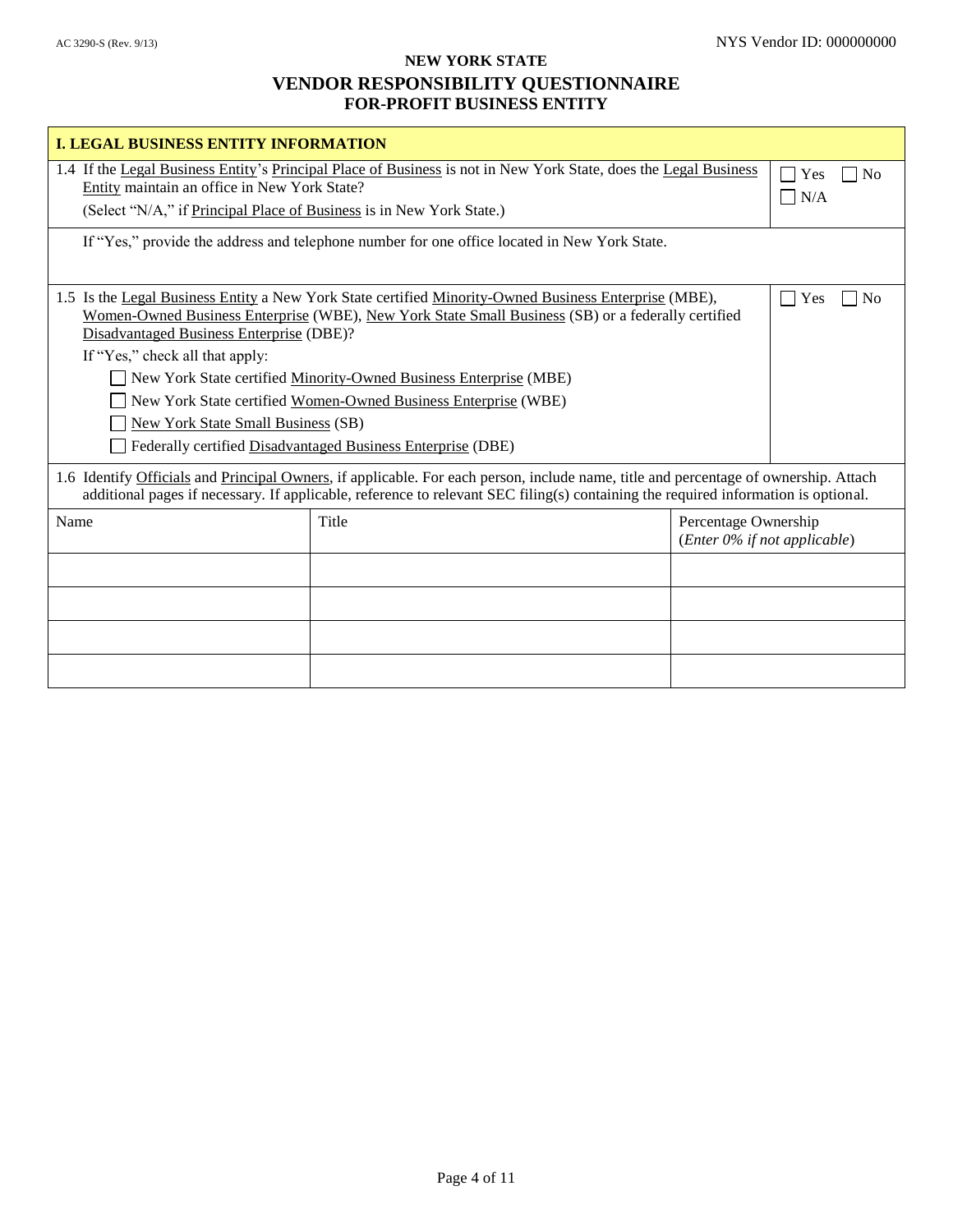| <b>II. REPORTING ENTITY INFORMATION</b>                                                                                                                                          |                                                                                                                                                                                                                                      |  |                       |  |
|----------------------------------------------------------------------------------------------------------------------------------------------------------------------------------|--------------------------------------------------------------------------------------------------------------------------------------------------------------------------------------------------------------------------------------|--|-----------------------|--|
| 2.0 The Reporting Entity for this questionnaire is:                                                                                                                              |                                                                                                                                                                                                                                      |  |                       |  |
| Note: Select only one.                                                                                                                                                           |                                                                                                                                                                                                                                      |  |                       |  |
| <b>Legal Business Entity</b>                                                                                                                                                     |                                                                                                                                                                                                                                      |  |                       |  |
|                                                                                                                                                                                  | Note: If selecting this option, "Reporting Entity" refers to the entire Legal Business Entity for the remainder of the<br>questionnaire. (SKIP THE REMAINDER OF SECTION II AND PROCEED WITH SECTION III.)                            |  |                       |  |
| Organizational Unit within and operating under the authority of the Legal Business Entity                                                                                        |                                                                                                                                                                                                                                      |  |                       |  |
| QUALIFY FOR THIS SELECTION.                                                                                                                                                      | SEE DEFINITIONS OF "REPORTING ENTITY" AND "ORGANIZATIONAL UNIT" FOR ADDITIONAL INFORMATION ON CRITERIA TO                                                                                                                            |  |                       |  |
| THIS QUESTIONNAIRE.)                                                                                                                                                             | Note: If selecting this option, "Reporting Entity" refers to the Organizational Unit within the Legal Business Entity for the<br>remainder of the questionnaire. (COMPLETE THE REMAINDER OF SECTION II AND ALL REMAINING SECTIONS OF |  |                       |  |
| <b>IDENTIFYING INFORMATION</b>                                                                                                                                                   |                                                                                                                                                                                                                                      |  |                       |  |
| <b>Reporting Entity Name</b><br>a)                                                                                                                                               |                                                                                                                                                                                                                                      |  |                       |  |
| Telephone<br>Address of the Primary Place of Business (street, city, state, zip code)                                                                                            |                                                                                                                                                                                                                                      |  |                       |  |
|                                                                                                                                                                                  |                                                                                                                                                                                                                                      |  | ext.                  |  |
| Describe the relationship of the Reporting Entity to the Legal Business Entity<br>b)                                                                                             |                                                                                                                                                                                                                                      |  |                       |  |
| Attach an organizational chart<br>$\mathbf{c}$                                                                                                                                   |                                                                                                                                                                                                                                      |  |                       |  |
| Does the Reporting Entity have a <b>DUNS</b> Number?<br>d)                                                                                                                       |                                                                                                                                                                                                                                      |  | Yes<br>$\overline{N}$ |  |
| If "Yes," enter <b>DUNS</b> Number                                                                                                                                               |                                                                                                                                                                                                                                      |  |                       |  |
| Identify the designated manager(s) responsible for the business of the Reporting Entity.<br>e)<br>For each person, include name and title. Attach additional pages if necessary. |                                                                                                                                                                                                                                      |  |                       |  |
| Name                                                                                                                                                                             | Title                                                                                                                                                                                                                                |  |                       |  |
|                                                                                                                                                                                  |                                                                                                                                                                                                                                      |  |                       |  |
|                                                                                                                                                                                  |                                                                                                                                                                                                                                      |  |                       |  |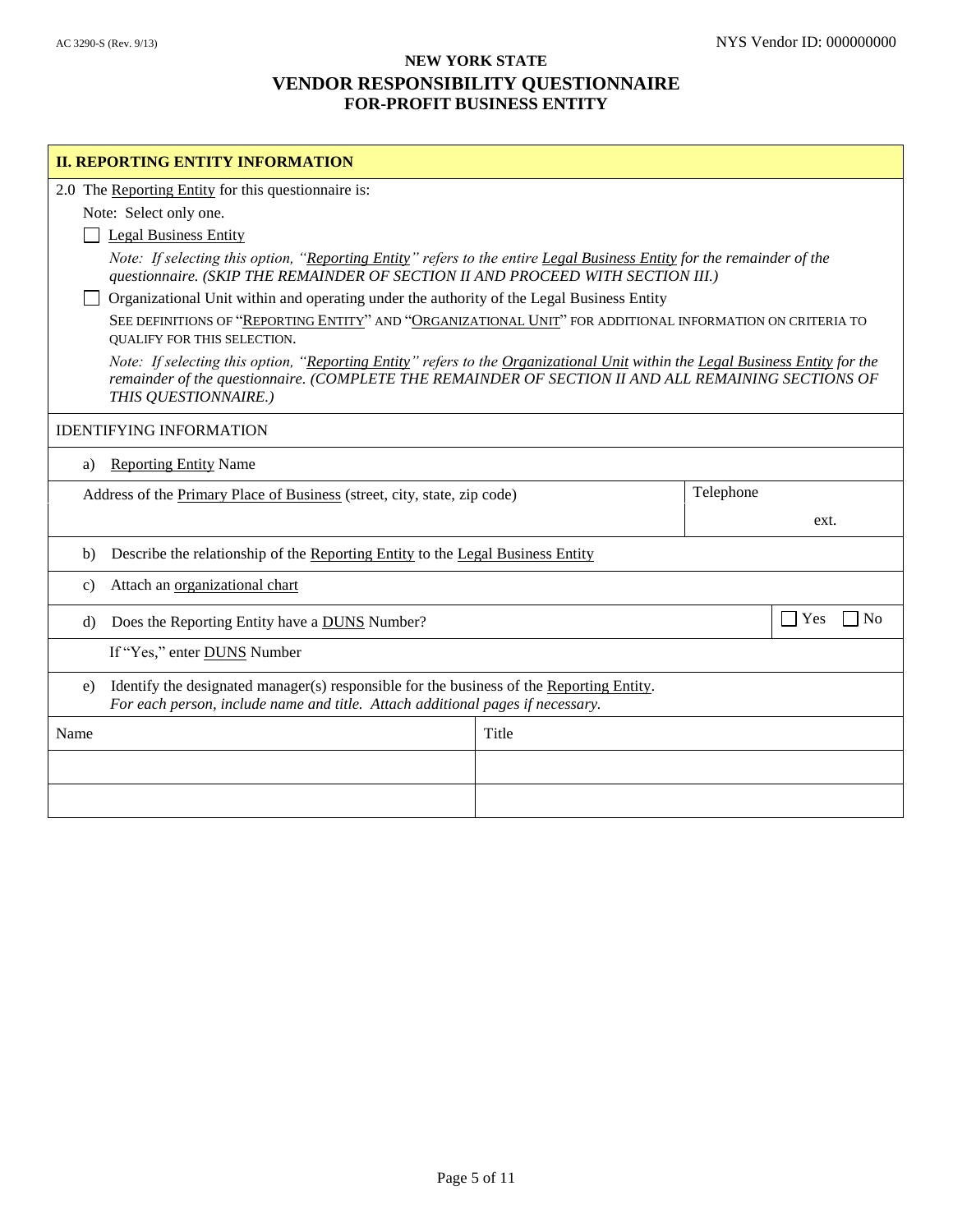#### **INSTRUCTIONS FOR SECTIONS III THROUGH VII**

For each "Yes," provide an explanation of the issue(s), relevant dates, the government entity involved, any remedial or corrective action(s) taken and the current status of the issue(s). For each "Other," provide an explanation which provides the basis for not definitively responding "Yes" or "No." Provide the explanation at the end of the section or attach additional sheets with numbered responses, including the Reporting Entity name at the top of any attached pages.

#### **III. LEADERSHIP INTEGRITY**

*Within the past five (5) years, has any current or former reporting entity official or any individual currently or formerly having the authority to sign, execute or approve bids, proposals, contracts or supporting documentation on behalf of the reporting entity with any government entity been:*

| 3.0 Sanctioned relative to any business or professional permit and/or license?                                                                                                                                                                                                              | Other<br><b>Yes</b><br>  No                                   |
|---------------------------------------------------------------------------------------------------------------------------------------------------------------------------------------------------------------------------------------------------------------------------------------------|---------------------------------------------------------------|
| 3.1 Suspended, debarred, or disqualified from any government contracting process?                                                                                                                                                                                                           | $ $ Yes<br>$\overline{N_0}$   $\overline{O}$ Other            |
| 3.2 The subject of an investigation, whether open or closed, by any government entity for a civil or<br>criminal violation for any business-related conduct?                                                                                                                                | $\blacksquare$ Yes<br>$\overline{N_0}$   $\overline{O}$ Other |
| 3.3 Charged with a misdemeanor or felony, indicted, granted immunity, convicted of a crime or<br>subject to a judgment for:<br>Any business-related activity; or<br>a)<br>Any crime, whether or not business-related, the underlying conduct of which was related to<br>b)<br>truthfulness? | Yes<br>$\overline{N_0}$    <br><b>Other</b>                   |
| For each "Yes" or "Other" explain:                                                                                                                                                                                                                                                          |                                                               |

| <b>IV. INTEGRITY - CONTRACT BIDDING</b><br>Within the past five $(5)$ years, has the reporting entity:                                                                                                                                                                                                                                                    |                              |
|-----------------------------------------------------------------------------------------------------------------------------------------------------------------------------------------------------------------------------------------------------------------------------------------------------------------------------------------------------------|------------------------------|
| 4.0 Been suspended or debarred from any government contracting process or been disqualified on any<br>government procurement, permit, license, concession, franchise or lease, including, but not limited to,<br>debarment for a violation of New York State Workers' Compensation or Prevailing Wage laws or New<br>York State Procurement Lobbying Law? | Yes<br>No                    |
| 4.1 Been subject to a denial or revocation of a government prequalification?                                                                                                                                                                                                                                                                              | Yes                          |
| 4.2 Been denied a contract award or had a bid rejected based upon a non-responsibility finding by a<br>government entity?                                                                                                                                                                                                                                 | No<br>Yes                    |
| 4.3 Had a low bid rejected on a government contract for failure to make good faith efforts on any Minority-<br>Owned Business Enterprise, Women-Owned Business Enterprise or Disadvantaged Business Enterprise<br>goal or statutory affirmative action requirements on a previously held contract?                                                        | No<br>Yes                    |
| 4.4 Agreed to a voluntary exclusion from bidding/contracting with a government entity?                                                                                                                                                                                                                                                                    | <b>Yes</b><br>N <sub>0</sub> |
| 4.5 Initiated a request to withdraw a bid submitted to a government entity in lieu of responding to an<br>information request or subsequent to a formal request to appear before the government entity?                                                                                                                                                   | Yes                          |
| For each "Yes," explain:                                                                                                                                                                                                                                                                                                                                  |                              |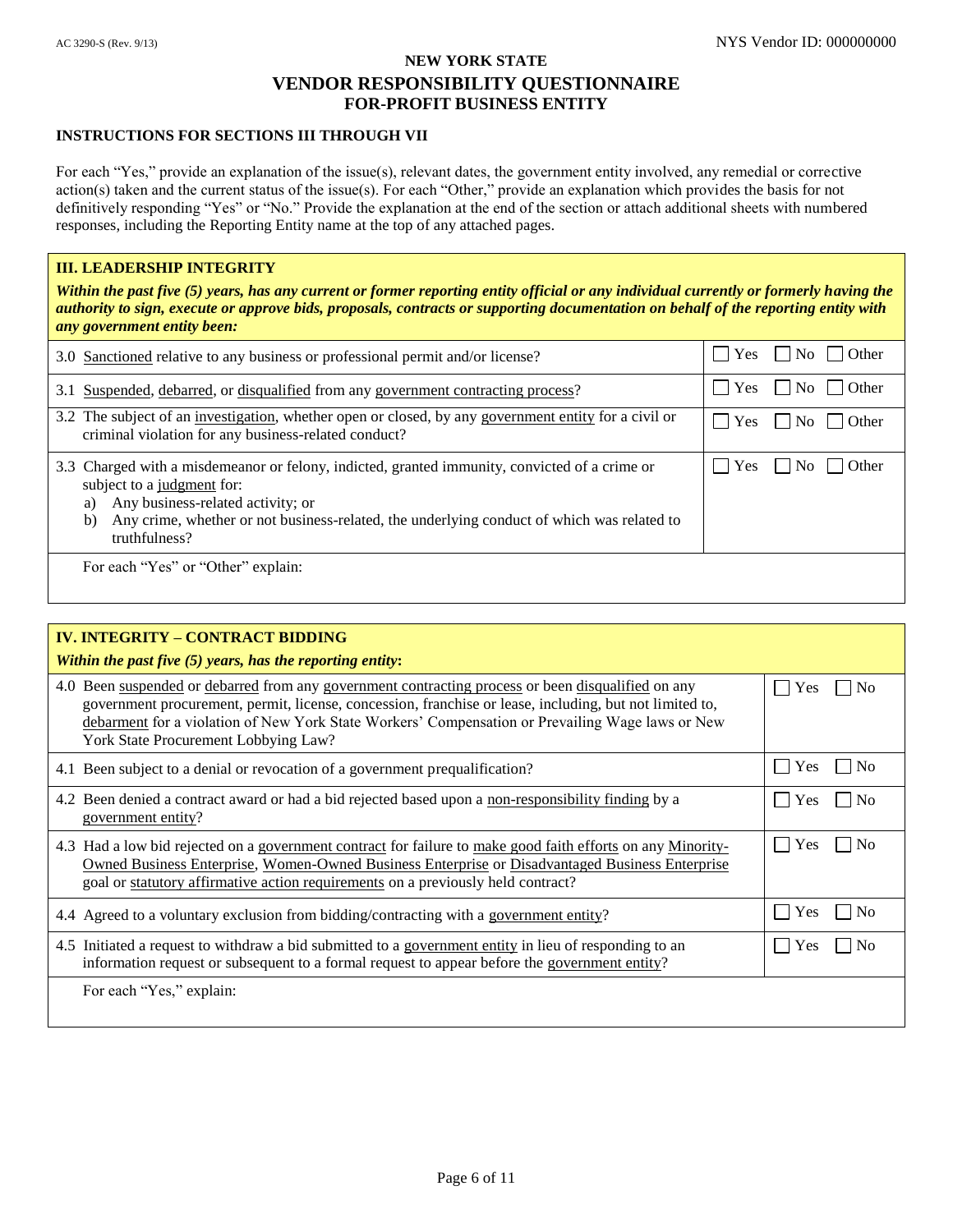| V. INTEGRITY – CONTRACT AWARD                                                                                                                               |                  |
|-------------------------------------------------------------------------------------------------------------------------------------------------------------|------------------|
| Within the past five $(5)$ years, has the reporting entity:                                                                                                 |                  |
| 5.0 Been suspended, cancelled or terminated for cause on any government contract including, but not limited<br>to, a non-responsibility finding?            | $ $   Yes     No |
| 5.1 Been subject to an administrative proceeding or civil action seeking specific performance or restitution in<br>connection with any government contract? | $ $   Yes     No |
| 5.2 Entered into a formal monitoring agreement as a condition of a contract award from a government entity?                                                 | $ $ Yes $ $ No   |
| For each "Yes," explain:                                                                                                                                    |                  |

| <b>VI. CERTIFICATIONS/LICENSES</b><br>Within the past five $(5)$ years, has the reporting entity:                                                                                                                                                                                   |                                         |
|-------------------------------------------------------------------------------------------------------------------------------------------------------------------------------------------------------------------------------------------------------------------------------------|-----------------------------------------|
| 6.0 Had a revocation, suspension or disbarment of any business or professional permit and/or license?                                                                                                                                                                               | $\blacksquare$ Yes<br>$\blacksquare$ No |
| 6.1 Had a denial, decertification, revocation or forfeiture of New York State certification of Minority-Owned<br>Business Enterprise, Women-Owned Business Enterprise or federal certification of Disadvantaged Business<br>Enterprise status for other than a change of ownership? | $ $ $ $ Yes<br>$\overline{\rm N}$       |
| For each "Yes," explain:                                                                                                                                                                                                                                                            |                                         |

| <b>VII. LEGAL PROCEEDINGS</b><br>Within the past five $(5)$ years, has the reporting entity:                                                                                                                                                                                                                  |                                         |
|---------------------------------------------------------------------------------------------------------------------------------------------------------------------------------------------------------------------------------------------------------------------------------------------------------------|-----------------------------------------|
| 7.0 Been the subject of an investigation, whether open or closed, by any government entity for a civil or criminal<br>violation?                                                                                                                                                                              | Yes<br>N <sub>0</sub><br>$\sim$         |
| 7.1 Been the subject of an indictment, grant of immunity, judgment or conviction (including entering into a plea<br>bargain) for conduct constituting a crime?                                                                                                                                                | Yes<br>$\overline{N_{0}}$<br>$\sim$     |
| 7.2 Received any OSHA citation and Notification of Penalty containing a violation classified as serious or<br>willful?                                                                                                                                                                                        | Yes<br>N <sub>0</sub>                   |
| 7.3 Had a government entity find a willful prevailing wage or supplemental payment violation or any other<br>willful violation of New York State Labor Law?                                                                                                                                                   | Yes<br>1 No                             |
| 7.4 Entered into a consent order with the New York State Department of Environmental Conservation, or<br>received an enforcement determination by any government entity involving a violation of federal, state or<br>local environmental laws?                                                               | Yes<br>$\overline{N}$<br>$\mathcal{L}$  |
| 7.5 Other than previously disclosed:<br>Been subject to fines or penalties imposed by government entities which in the aggregate total \$25,000<br>a)<br>or more; or<br>Been convicted of a criminal offense pursuant to any administrative and/or regulatory action taken by<br>b)<br>any government entity? | Yes<br>$\sim$<br>$\mathbf{N}\mathbf{O}$ |
| For each "Yes," explain:                                                                                                                                                                                                                                                                                      |                                         |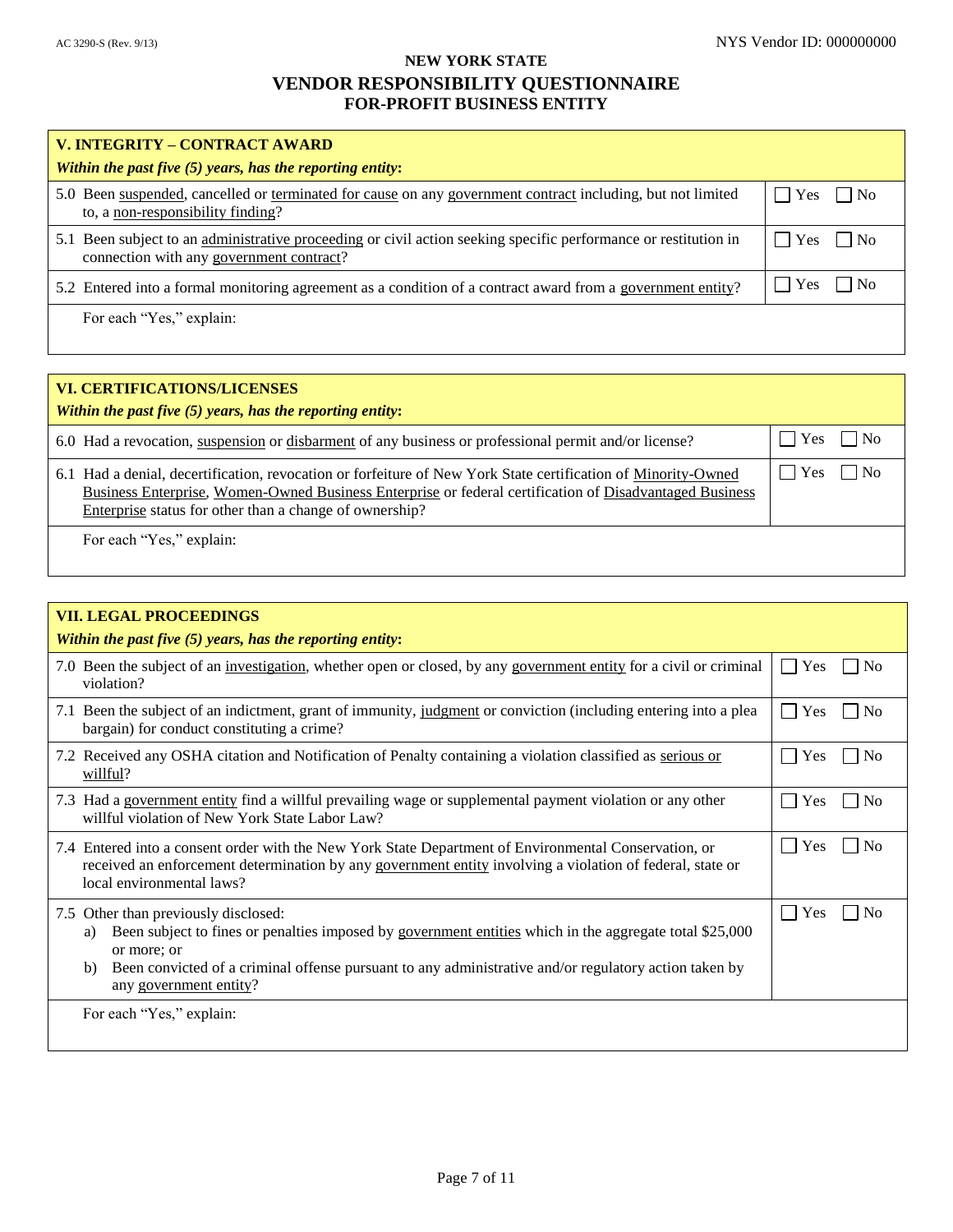| VIII. FINANCIAL AND ORGANIZATIONAL CAPACITY                                                                                                                                                                                                                                     |                                     |
|---------------------------------------------------------------------------------------------------------------------------------------------------------------------------------------------------------------------------------------------------------------------------------|-------------------------------------|
| 8.0 Within the past five (5) years, has the Reporting Entity received any formal unsatisfactory performance<br>assessment(s) from any government entity on any contract?                                                                                                        | $\Box$<br>Yes<br>$\overline{N_{0}}$ |
| If "Yes," provide an explanation of the issue(s), relevant dates, the government entity involved, any remedial or corrective<br>action(s) taken and the current status of the issue(s). Provide answer below or attach additional sheets with numbered responses.               |                                     |
| 8.1 Within the past five (5) years, has the Reporting Entity had any liquidated damages assessed over \$25,000?                                                                                                                                                                 | l No<br>$\Box$<br>Yes               |
| If "Yes," provide an explanation of the issue(s), relevant dates, contracting party involved, the amount assessed and the current<br>status of the issue(s). Provide answer below or attach additional sheets with numbered responses.                                          |                                     |
| 8.2 Within the past five (5) years, have any liens or judgments (not including UCC filings) over \$25,000 been<br>filed against the Reporting Entity which remain undischarged?                                                                                                 | Yes<br>N <sub>0</sub>               |
| If "Yes," provide an explanation of the issue(s), relevant dates, the Lien holder or Claimant's name(s), the amount of the $\underline{\text{lien}}(s)$<br>and the current status of the issue(s). Provide answer below or attach additional sheets with numbered responses.    |                                     |
| 8.3 In the last seven (7) years, has the Reporting Entity initiated or been the subject of any bankruptcy<br>proceedings, whether or not closed, or is any bankruptcy proceeding pending?                                                                                       | Yes<br>$\overline{\phantom{a}}$ No  |
| If "Yes," provide the bankruptcy chapter number, the court name and the docket number. Indicate the current status of the<br>proceedings as "Initiated," "Pending" or "Closed." Provide answer below or attach additional sheets with numbered responses.                       |                                     |
| 8.4 During the past three (3) years, has the Reporting Entity failed to file or pay any tax returns required by<br>federal, state or local tax laws?                                                                                                                            | Yes<br>$ $ No                       |
| If "Yes," provide the taxing jurisdiction, the type of tax, the liability year(s), the tax liability amount the Reporting Entity failed to<br>file/pay and the current status of the tax liability. Provide answer below or attach additional sheets with numbered responses.   |                                     |
| 8.5 During the past three (3) years, has the Reporting Entity failed to file or pay any New York State<br>unemployment insurance returns?                                                                                                                                       | Yes<br>$\overline{N}$               |
| If "Yes," provide the years the Reporting Entity failed to file/pay the insurance, explain the situation and any remedial or<br>corrective action(s) taken and the current status of the issue(s). Provide answer below or attach additional sheets with numbered<br>responses. |                                     |
| 8.6 During the past three (3) years, has the Reporting Entity had any government audit(s) completed?                                                                                                                                                                            | Yes<br>$ $ No<br>$\Box$             |
| If "Yes," did any audit of the Reporting Entity identify any reported significant deficiencies in internal<br>a)<br>control, fraud, illegal acts, significant violations of provisions of contract or grant agreements,<br>significant abuse or any material disallowance?      | $\Box$ Yes<br>$\overline{N}$        |
| If "Yes" to 8.6 a), provide an explanation of the issue(s), relevant dates, the government entity involved, any remedial or<br>corrective action(s) taken and the current status of the issue(s). Provide answer below or attach additional sheets with numbered<br>responses.  |                                     |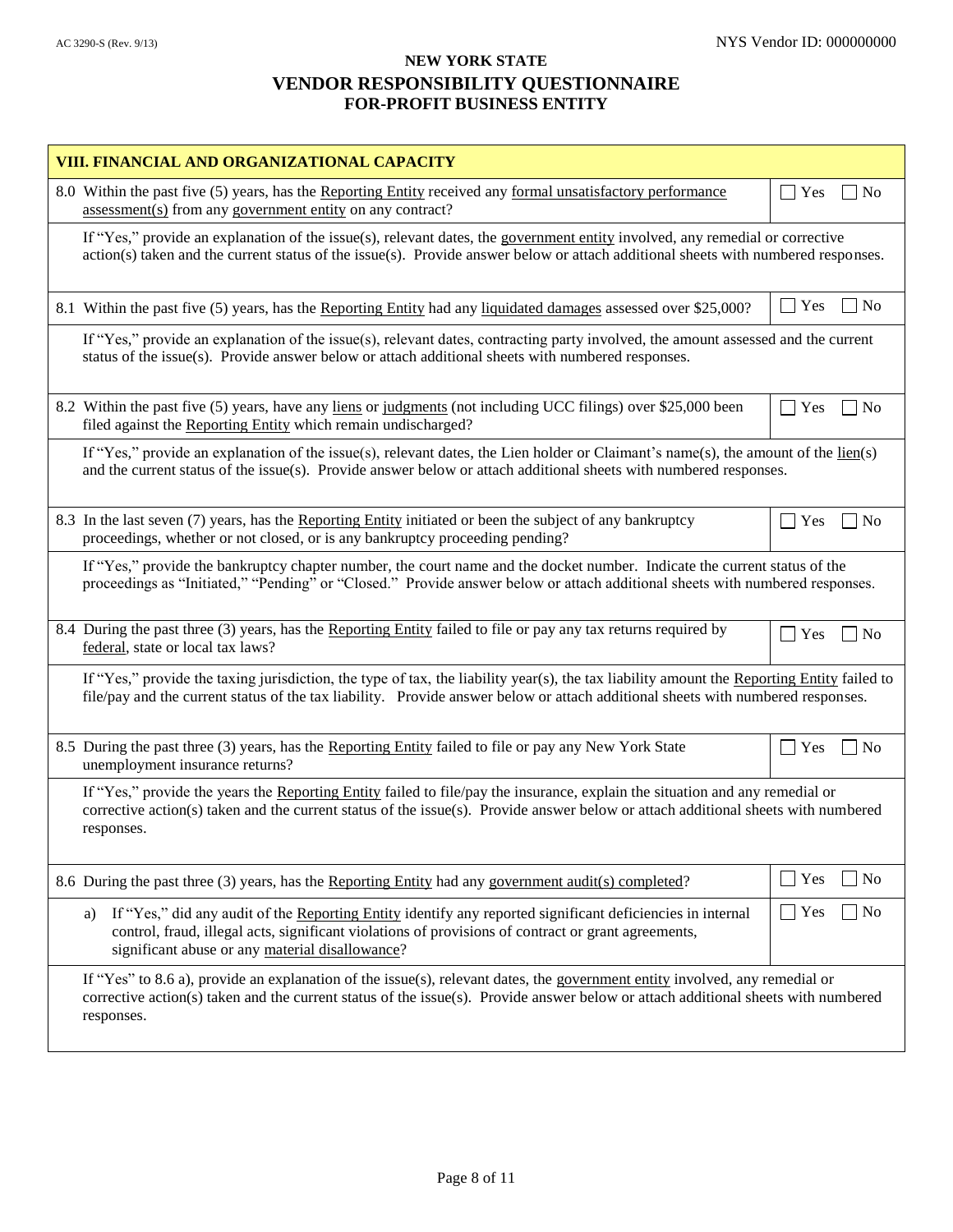| IX. ASSOCIATED ENTITIES<br>This section pertains to any entity(ies) that either controls or is controlled by the reporting entity.<br>(See definition of "associated entity" for additional information to complete this section.)                                                                                                                                                               |                                 |  |  |  |
|--------------------------------------------------------------------------------------------------------------------------------------------------------------------------------------------------------------------------------------------------------------------------------------------------------------------------------------------------------------------------------------------------|---------------------------------|--|--|--|
| 9.0 Does the Reporting Entity have any Associated Entities?<br>Note: All questions in this section must be answered if the Reporting Entity is either:<br>An Organizational Unit; or<br>The entire Legal Business Entity which controls, or is controlled by, any other entity(ies).<br>If "No," SKIP THE REMAINDER OF SECTION IX AND PROCEED WITH SECTION X.                                    | N <sub>0</sub><br>Yes           |  |  |  |
| 9.1 Within the past five (5) years, has any Associated Entity Official or Principal Owner been charged with a<br>misdemeanor or felony, indicted, granted immunity, convicted of a crime or subject to a judgment for:<br>Any business-related activity; or<br>a)<br>Any crime, whether or not business-related, the underlying conduct of which was related to<br>b)<br>truthfulness?           | Yes<br>N <sub>0</sub>           |  |  |  |
| If "Yes," provide an explanation of the issue(s), the individual involved, his/her title and role in the Associated Entity, his/her<br>relationship to the Reporting Entity, relevant dates, the government entity involved, any remedial or corrective action(s) taken and<br>the current status of the issue(s).                                                                               |                                 |  |  |  |
| 9.2 Does any Associated Entity have any currently undischarged federal, New York State, New York City or<br>New York local government liens or judgments (not including UCC filings) over \$50,000?                                                                                                                                                                                              | Yes<br>N <sub>0</sub>           |  |  |  |
| If "Yes," provide an explanation of the issue(s), identify the Associated Entity's name(s), $EIN(s)$ , primary business activity,<br>relationship to the Reporting Entity, relevant dates, the Lien holder or Claimant's name(s), the amount of the lien(s) and the<br>current status of the issue(s). Provide answer below or attach additional sheets with numbered responses.                 |                                 |  |  |  |
| 9.3 Within the past five (5) years, has any Associated Entity:                                                                                                                                                                                                                                                                                                                                   |                                 |  |  |  |
| Been disqualified, suspended or debarred from any federal, New York State, New York City or other<br>a)<br>New York local government contracting process?                                                                                                                                                                                                                                        | $\neg$ No<br>Yes                |  |  |  |
| Been denied a contract award or had a bid rejected based upon a non-responsibility finding by any<br>b)<br>federal, New York State, New York City, or New York local government entity?                                                                                                                                                                                                          | $\blacksquare$ Yes<br>$\Box$ No |  |  |  |
| Been suspended, cancelled or terminated for cause (including for non-responsibility) on any federal,<br>C)<br>New York State, New York City or New York local government contract?                                                                                                                                                                                                               | Yes<br>$\neg$ No                |  |  |  |
| d) Been the subject of an investigation, whether open or closed, by any federal, New York State, New<br>York City, or New York local government entity for a civil or criminal violation with a penalty in<br>excess of \$500,000?                                                                                                                                                               | $\Box$ Yes $\Box$ No            |  |  |  |
| Been the subject of an indictment, grant of immunity, judgment, or conviction (including entering into<br>e)<br>a plea bargain) for conduct constituting a crime?                                                                                                                                                                                                                                | Yes<br>N <sub>0</sub>           |  |  |  |
| Been convicted of a criminal offense pursuant to any administrative and/or regulatory action taken by<br>f)<br>any federal, New York State, New York City, or New York local government entity?                                                                                                                                                                                                  | $\Box$ Yes<br>$\Box$ No         |  |  |  |
| Initiated or been the subject of any bankruptcy proceedings, whether or not closed, or is any<br>g)<br>bankruptcy proceeding pending?                                                                                                                                                                                                                                                            | $\blacksquare$ Yes<br>$\Box$ No |  |  |  |
| For each "Yes," provide an explanation of the issue(s), identify the Associated Entity's name(s), EIN(s), primary business<br>activity, relationship to the Reporting Entity, relevant dates, the government entity involved, any remedial or corrective action(s)<br>taken and the current status of the $issue(s)$ . Provide answer below or attach additional sheets with numbered responses. |                                 |  |  |  |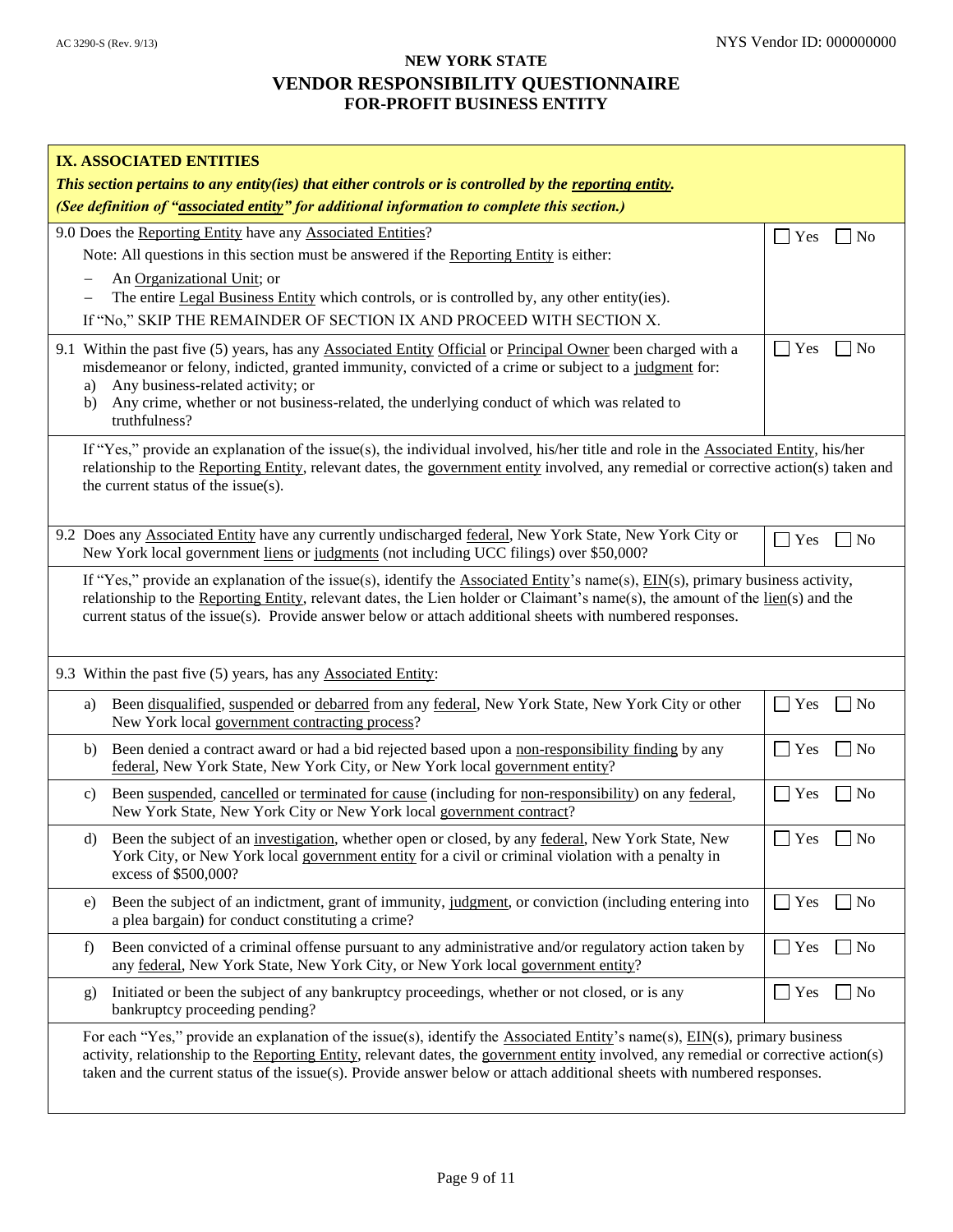| X. FREEDOM OF INFORMATION LAW (FOIL)                                                                                                          |                                           |
|-----------------------------------------------------------------------------------------------------------------------------------------------|-------------------------------------------|
| 10. Indicate whether any information supplied herein is believed to be exempt from disclosure under the<br>Freedom of Information Law (FOIL). | $\overline{N}$<br>$\overline{\text{Yes}}$ |
| Note: A determination of whether such information is exempt from FOIL will be made at the time of any<br>request for disclosure under FOIL.   |                                           |
| If "Yes," indicate the question number(s) and explain the basis for the claim.                                                                |                                           |

| XI. AUTHORIZED CONTACT FOR THIS QUESTIONNAIRE |           |  |     |
|-----------------------------------------------|-----------|--|-----|
| Name                                          | Telephone |  | Fax |
|                                               | ext.      |  |     |
| Title                                         | Email     |  |     |
|                                               |           |  |     |